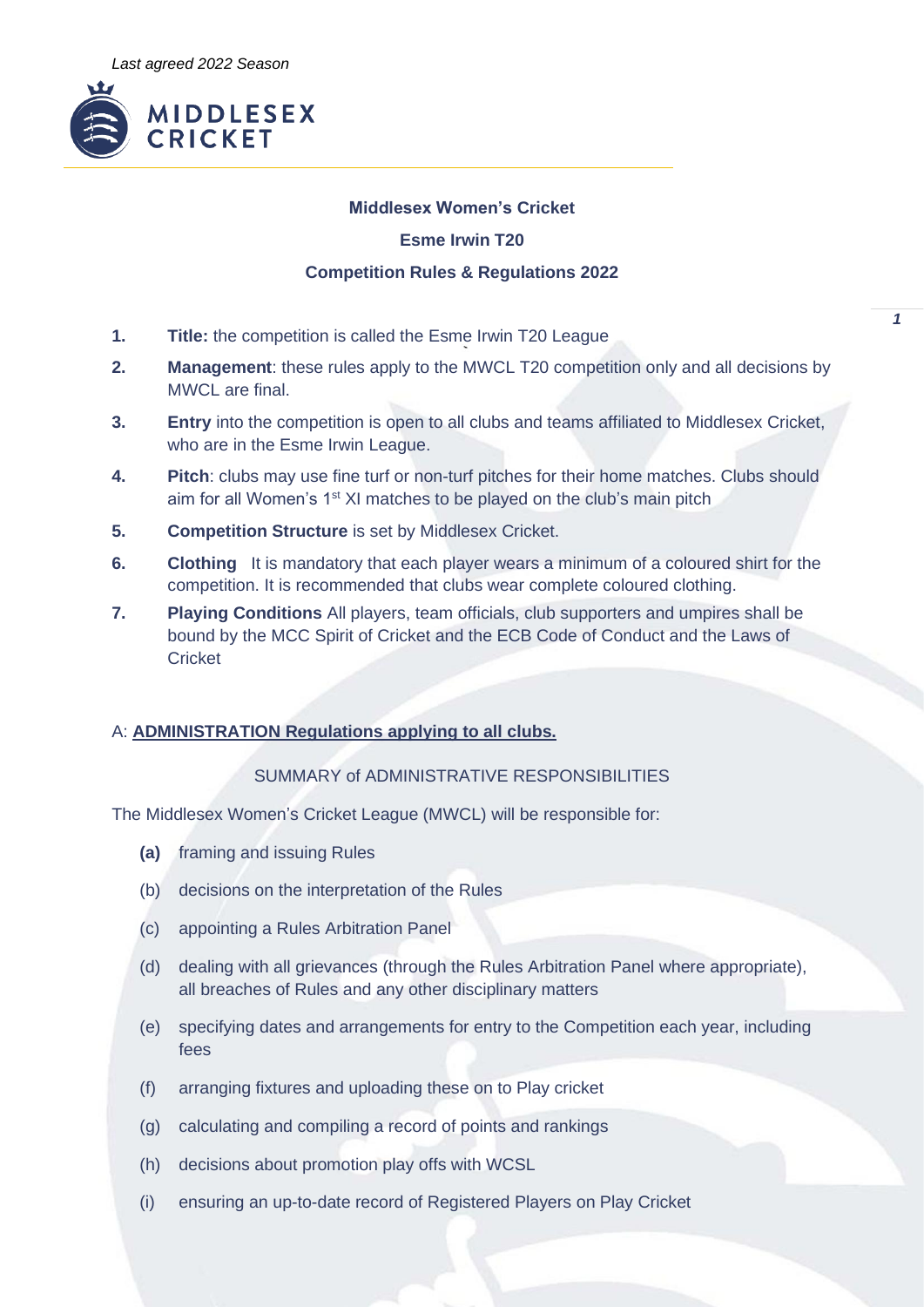

- (j) keeping an up-to-date record of names and addresses of club contacts
- (k) appointing an Administrative Organiser (Middlesex Cricket full time member of staff) to deal with the website / paperwork and ensure clubs have all relevant information.

Participating clubs will be responsible for:

- (a) submitting entries and fees by the due dates
- (b) submitting and updating details of Registered Players on Play Cricket
- (c) keeping MWCL informed of changes of club contacts
- (d) informing MWCL of any mutually agreed match rearrangements
- (e) booking grounds (this is expected to be clubs main pitch)
- (f) making all local arrangements for matches.
- (g) confirming details (including mobile phone numbers) with opponents
- (h) appointing home umpires and scorers (home and away)
- (i) ensuring that umpires for each match have a copy of the Playing Conditions
- (j) entering results on play-cricket.com by 9.30pm on the date of the match
- (k) home teams responsible for entering the full scorecard on Play Cricket within 48 hours of the match
- (l) away teams responsible for checking the scorecard on Play Cricket within 72 hours of the match

#### **ADMINISTRATIVE REGULATIONS**

#### **A1 Registered Players**

- 1. Only players registered by the club with MWCL on Play Cricket may play in Competition matches.
- (a) Clubs will be asked to register their players on play-cricket, before the first match of the season.
- (b) Additional registrations, A player must be registered on play-cricket no later than 24 hours before the first match in which she plays.
- (c) (i) A player may play only for the club for which she is originally registered and for no other MWCL club in the same season.
	- (ii) A player becomes an illegal player as soon as she plays for a MWCL club other than the one for which she was originally registered. This first MWCL club other than her original club, and any subsequent MWCL clubs, for which she plays, including her original one, will have 20 points deducted from its total for each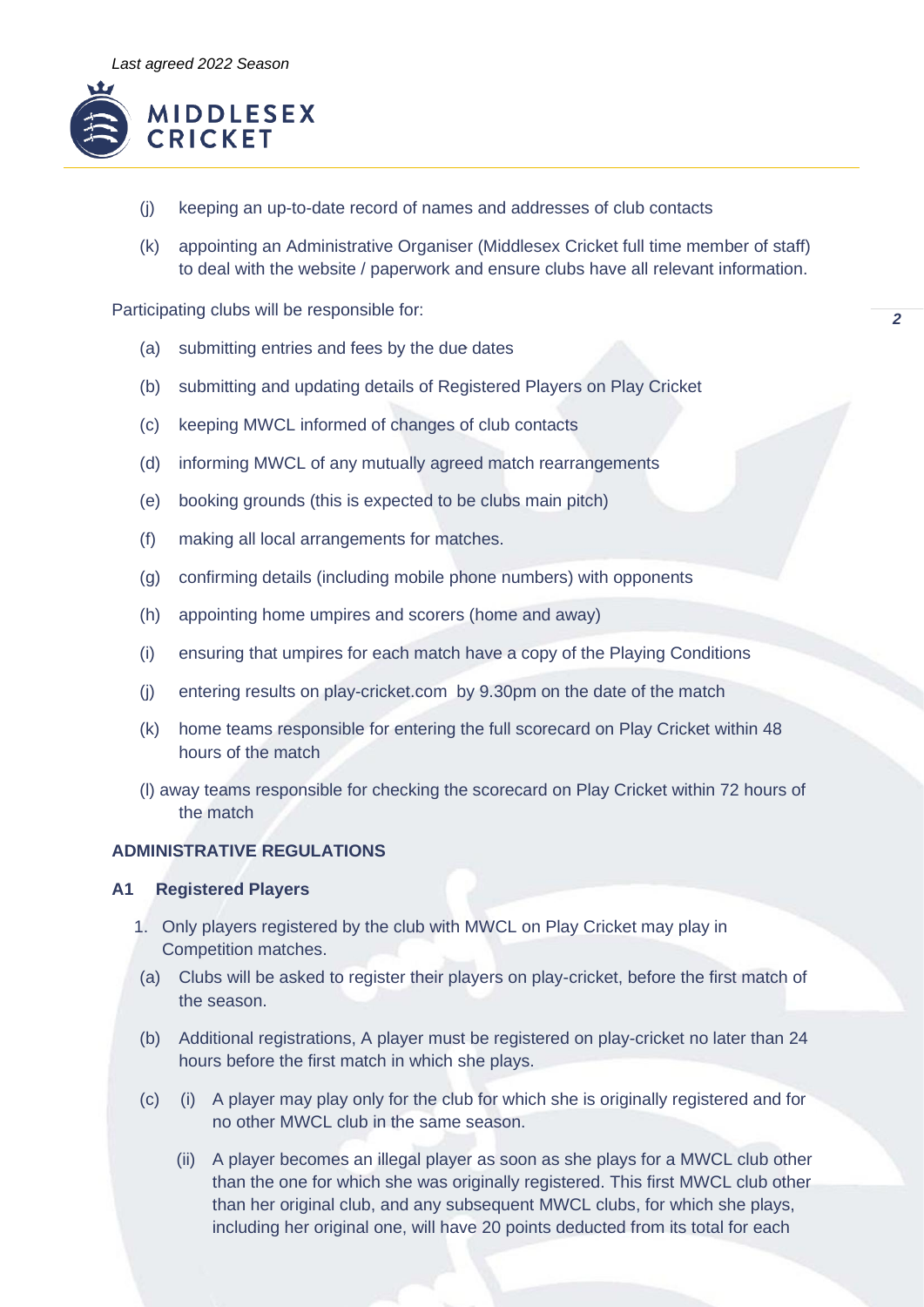

occasion.

- (iii) An illegal player may apply to the Committee to have her illegal status revoked. The Committee may grant or refuse the request as it sees fit.
- (d) For those clubs with two or more teams entered, movement between teams must be restricted to genuine need. The Committee may, as it sees fit, impose penalties on any club found to have breached this restriction.

### **A2 Restricted Players**

- 1. In these Rules, an Overseas Player is one who is not qualified to play for England.
- (a) A Restricted Player is
	- either a current England Elite or Academy Player who has not played for the proposed Club in the previous season or, in that case, not moved to within reasonable travelling distance of the Club. 'Reasonable travelling distance' will be interpreted with due regard to the problems of travel in London and the South-east
		- or an Overseas Player who has been a member, at any age group, or academy, of the National Squad of ANY OF THE TOP 8 ICC RANKED TEAMS , at any time between May 2020 and December 2021 inclusive.
- (b) A Club may not register a Restricted Player in addition to any player registered with the Club as a Restricted Player in 2020 or in 2021 If the Club does not register any former Restricted Players from these years, it may register one Restricted Player in 2022
- (c) Other Overseas Players, but not Restricted ones, may be registered. However, Clubs must obtain the consent of the Organising Committee to register more than one such player, or two for a club with two teams and no Restricted Overseas Player.
- 2. Players must be no younger than U13 age group. A younger player is only allowed to play with the express written consent of the Head of Women's and Girls Cricket

Any club that fields an ineligible player shall be penalised and the result of the match overturned in the favour of the opposition.

# **A3 Fixtures**

1. Fixtures arranged by MWCL will be advised to clubs in autumn of the preceding year posted on Play Cricket. When agreed by clubs, fixtures will be finalised and posted on Play cricket

(a) Rearrangement of fixture schedules, either of the date of a match, or of which is the

*3*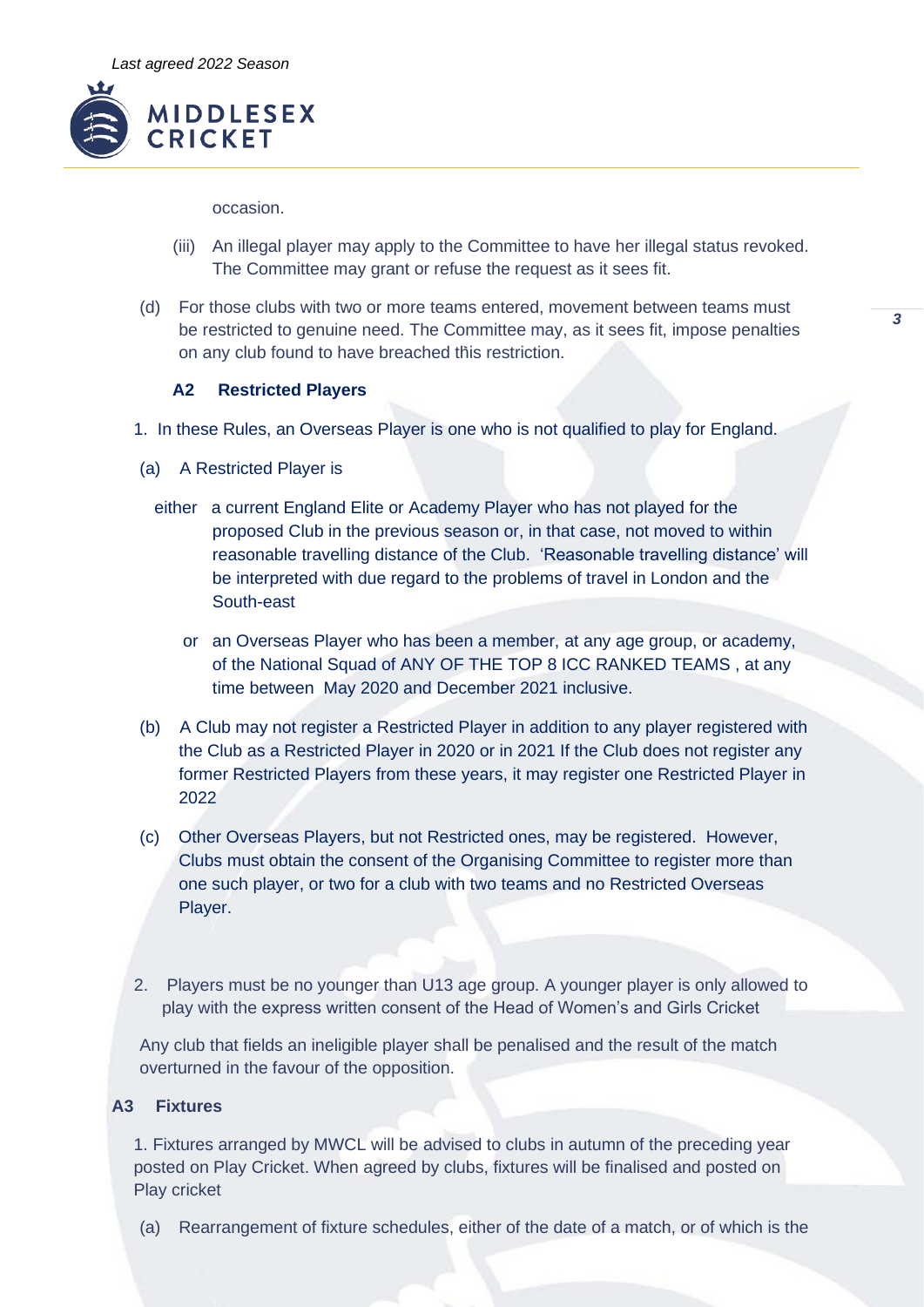

Home club, is permitted as long as all matches are completed not less than 48 hours before the final Matchday The Administrative Organiser must be notified by both clubs as soon as the rearrangement is made and in any case before the match actually takes place. They must be satisfied that any rearrangement is acceptable to both clubs.

*4*

(b) In addition to rearrangements prior to the scheduled date, No-result matches may be rearranged even if some play takes place. Rearrangement of matches in which one side defaulted is not permitted.

## **A4 Umpires and Scorers**

- (a) MWCL will appoint a qualified panel umpire for each match
- (a) Each home club must appoint someone to umpire the match throughout. A succession of players from the batting side is not acceptable.
- (b)(i) The umpire should if at all possible have some level of qualification.
	- (ii) The person appointed should be of as high a level of competence as the club can obtain and should be adequately competent to umpire.
- d*) Failure to appoint an home umpire will incur* 
	- *(i) 1st occasion – a warning*
	- *(ii) 2nd occurrence – 1 point deduction*
	- *(iii) 3rd occurrence – 3 point deduction*
	- *(iv) any subsequent occurrence – 5 point deduction each time*
- *(e) Clubs must appoint an adequate scorer for the whole match. Appointed scorers need not be Qualified but any scorer must be capable of keeping an accurate record of play, and preferably score the match electronically Play-Cricket Scorer [app.] is the easiest way to digitally score and automatically uploads the scorecard to [play](http://www.play-cricket.com/)[cricket.com](http://www.play-cricket.com/)*
- *(f) Failure to appoint a scorer will incur* 
	- *(i) 1st occasion – a warning*
	- *(ii) 2nd occurrence – 1 point deduction*
	- *(iii) 3rd occurrence – 3 point deduction*
	- *(iv) any subsequent occurrence – 5 point deduction each time*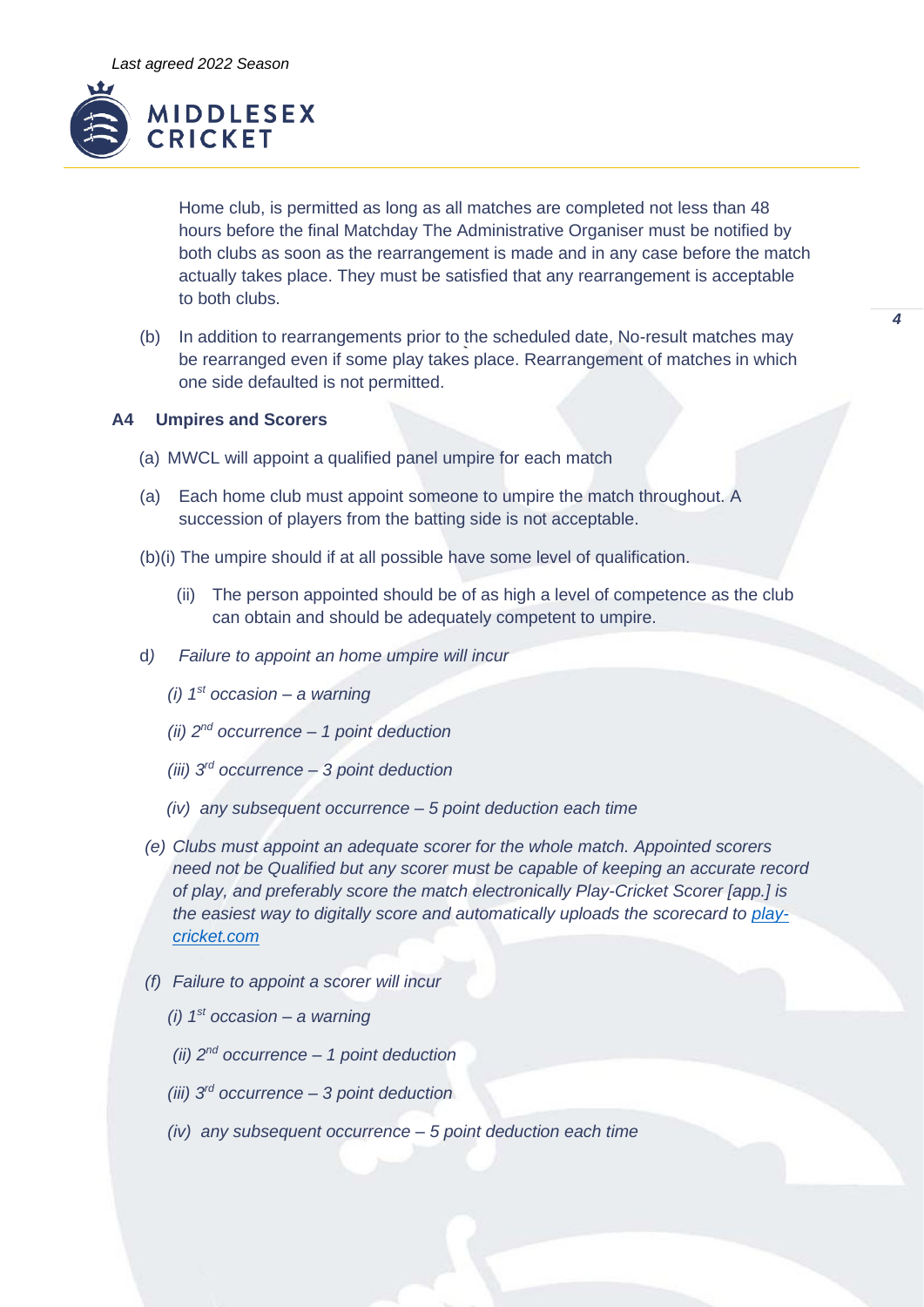

**Team Sheets:** each side must provide the umpire with a team sheet before the start of the match identifying any player who has not reached the age of 18 on the date of the match

### **A5 Balls**

- 1. MWCL will provide each club with sufficient new pink balls for the season
- 2. A new ball will be used for each innings
- 3. Every home club will provide two new balls for each game.
- 4. Each Club must provide at least one used ball in reasonable condition, in case a replacement is needed during play.

If the pink ball is lost during an innings then every effort should be made to play with a similar type of pink ball but red balls may also be used as a spare if needed.

### **A6 Notification of results**

- 1. All results must be recorded on Play-Cricket
- (a) HOME team is to add the results by 9.30pm on the day of the match
- (b) HOME teams responsible for entering the full scorecard on Play Cricket within 48 hours of the match
- (c) AWAY teams responsible for checking the scorecard on Play Cricket within 72 hours of the match and ticking they agree with the scorecard.
- (d) ALL Players are to be identified. There must be no 'Unsures' on the scorecard
	- NOTE: Teams to sort out 'typos' between themselves. Any disputes to be notified to the Administrative organiser.

#### **A7 Breaches of rules; disputes; grievances**

- 1. Except where a specific penalty is stated, breaches of the Rules, or of the Spirit of the Game, will be dealt with by the MWCL Organising Committee, who shall take such action as it considers appropriate. This action may include referring the complaint to the Rules Arbitration Panel. Any decision of the Committee or of the Panel will be binding.
- 2. If any club considers that the opposing side has acted unfairly by breaching either the letter or the spirit of any of the Rules, or has committed breaches of the Spirit of the Game, the aggrieved club must submit details of its complaint in writing to the Administrative Organiser within one week of the date on which the alleged unfair act took place**.**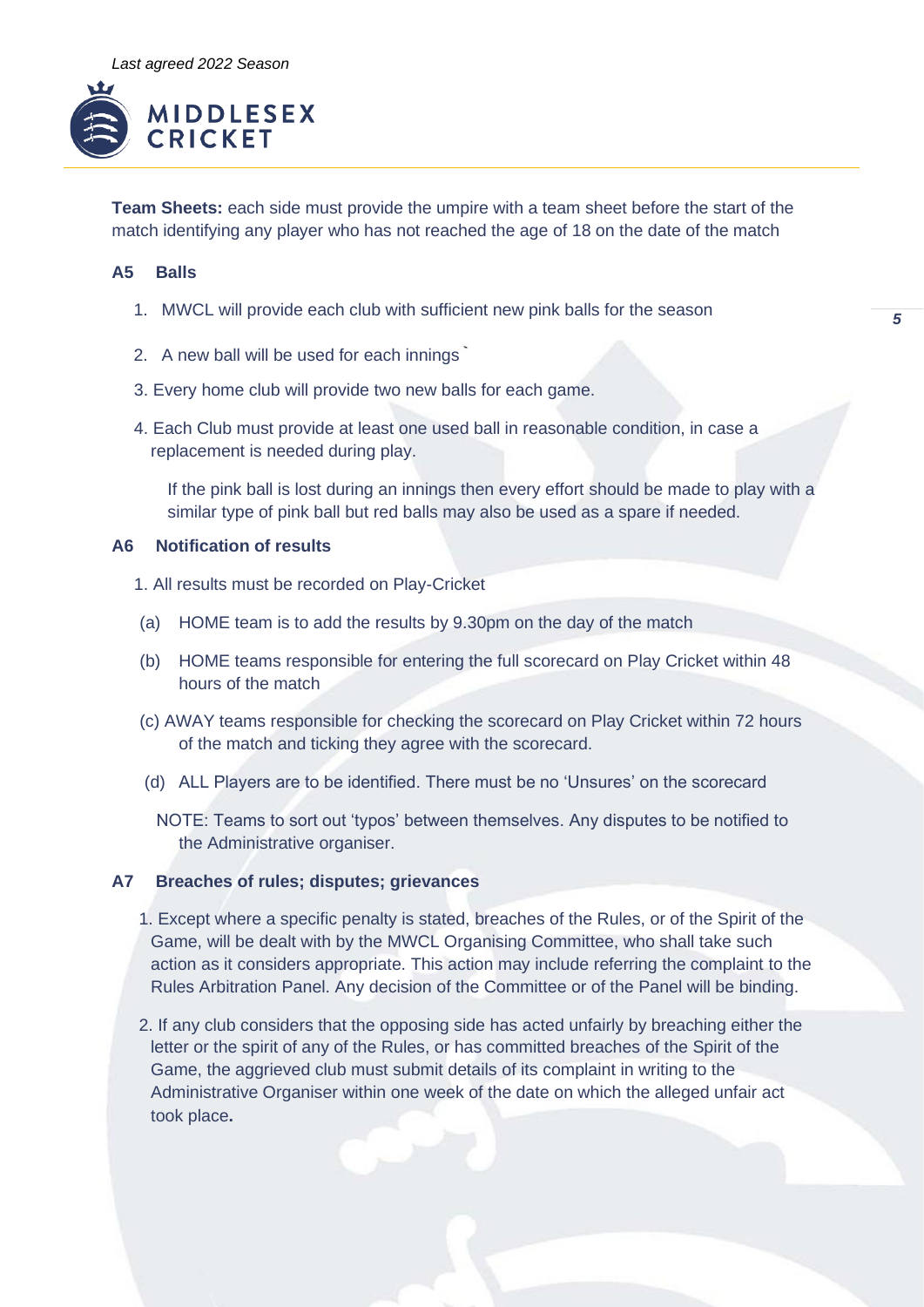

# **B PLAYING CONDITIONS**

All players, team officials, club supporters and umpires shall be bound by the MCC Spirit of Cricket and the ECB Code of Conduct and the Laws of Cricket (2017 Code 2<sup>nd</sup> Edition – 2019) except where laid out in the following playing conditions

*6*

Throughout these Rules:

- 1. Side A will be the side batting first, side B will be the side batting second.
- 2. An underage player is one in any age group up to and including Under 19
- 3. A player's age group is her age on 31 August 2021

Duration of match is one innings per side limited to a maximum of twenty overs. Suggested match start times for Sunday matches are 2pm. Clubs may agree to change this due to travel / ground availability. Matches can be played midweek evenings, start time no later than 6pm, if both clubs agree, or Sunday mornings, start time 10am, if both teams agree.

To constitute a match a minimum of five overs per side must be bowled

## **B1. Number of balls in an over**

**1. 6** legitimate balls must be bowled in each over, regardless of how many deliveries this takes.

# **B2. ECB Directives for young players**

- 2. ECB Directives on fast bowling, wearing of helmets and fielding distances are to be observed. In particular, an underage fast bowler's overs must not exceed the maximum for her age group, either as to length of spell or as to daily total. In addition, ECB directives on under age players in 'open age' matches – issued in detail to Clubs in Spring 2009 – are to be observed
	- (a) For this purpose, the list of nominated players given by each captain to the umpires before the toss must show the age group of any underage player.
	- (b) Captains are responsible for ensuring the accuracy of this information, and for handing the umpire a written teamsheet at the start of the match, clearly outlining all players U19.

# **B3. Non-participants**

- 1. The on-field players are solely the batsmen at the wicket and the current fielders. Anyone else is a non-participant
- 2. Once play has started in any session, then during that session (including any drinks interval),
	- (a) no non-participant is allowed on the field of play, with the exception of
		- (i) the umpires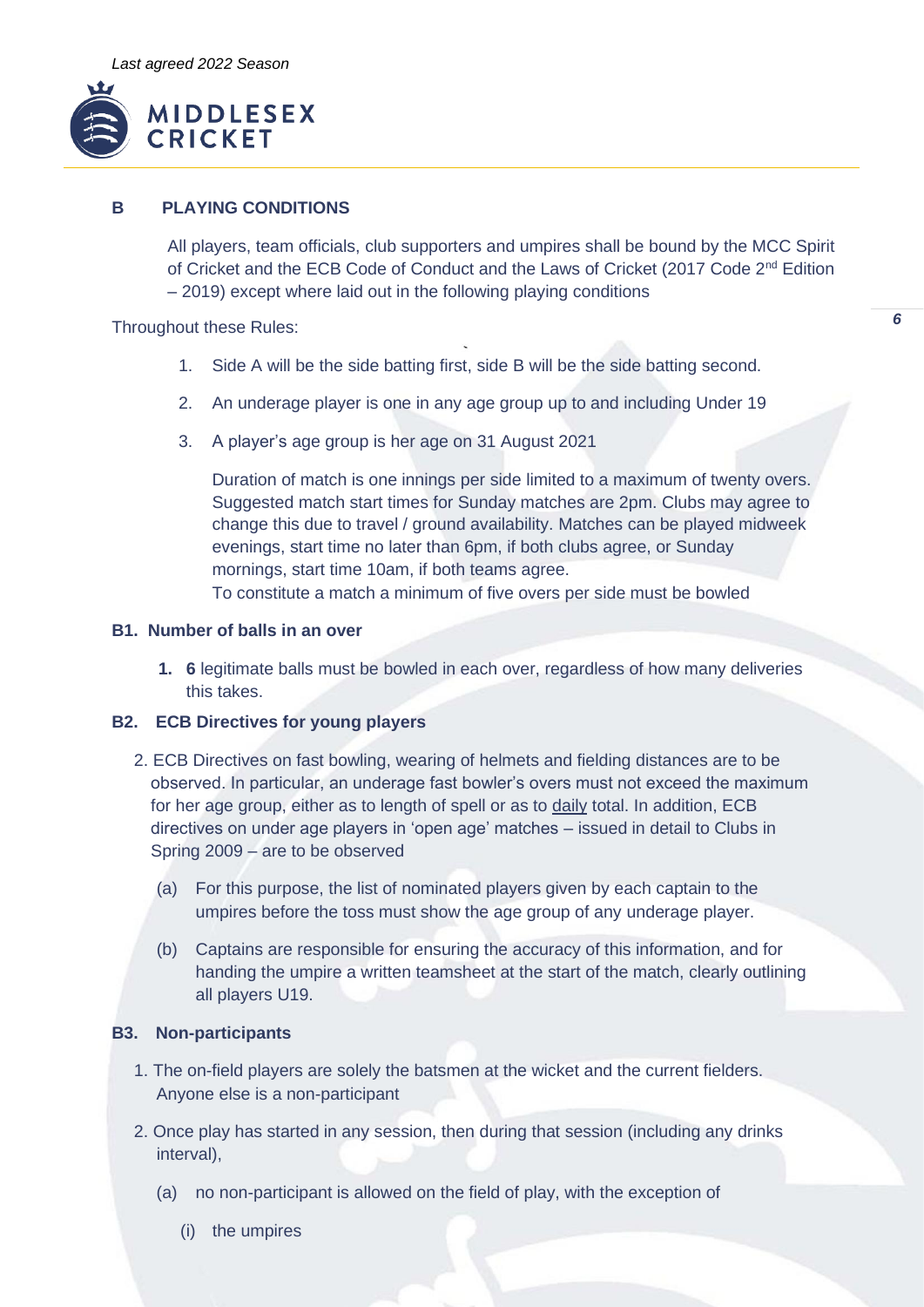

- (ii) a physio or other medical personnel (if need arises)
- (iii) members of the batting side but only at a drinks interval
- (iv) ground staff, if the umpires require the creases to re-marked during the session.
- (b) other than at the authorised drinks break, no non-participant (including the umpires) shall, in any way whatsoever, give tactical advice or coach any on-field player, either from inside or from outside the boundary.

*7*

# **B4. Artificial pitches**

- 1 If the Home side's pitch is too wet for play, an artificial pitch (if available) may be used but only if before the day of the match, an official of the visiting team, having consulted her players, agrees to play the match on the artificial pitch, on the basis that
	- (a) on the day of the match, the panel umpire, pronounces the outfield fit that is, not dangerous – for play
	- (b) satisfactory arrangements are agreed before the toss between the two captains and the umpires, on
		- (i) if a delivery by the bowler pitches on the edge of the concrete strip, or completely off it, it is recommended to call a No ball
		- (ii) the fact that batsmen cannot wear studs or spikes on the pitch, but may need them for safety in running between wickets off the pitch. Although to be avoided if a all possible, it may be necessary to allow batsmen to run between wickets on the very edge of the pitch. Umpires would have to be vigilant in seeing that 'the very edge of the pitch' was strictly observed.
		- (iii) any anomalies arising out of the use of spring-back stumps. For example if the ball hits them low down, it might move the stumps as a whole without dislodging a bail. If the spring-back stumps are not sufficiently secure to prevent this happening, it may be advisable to agree to dispense with bails and apply the Law on this basis.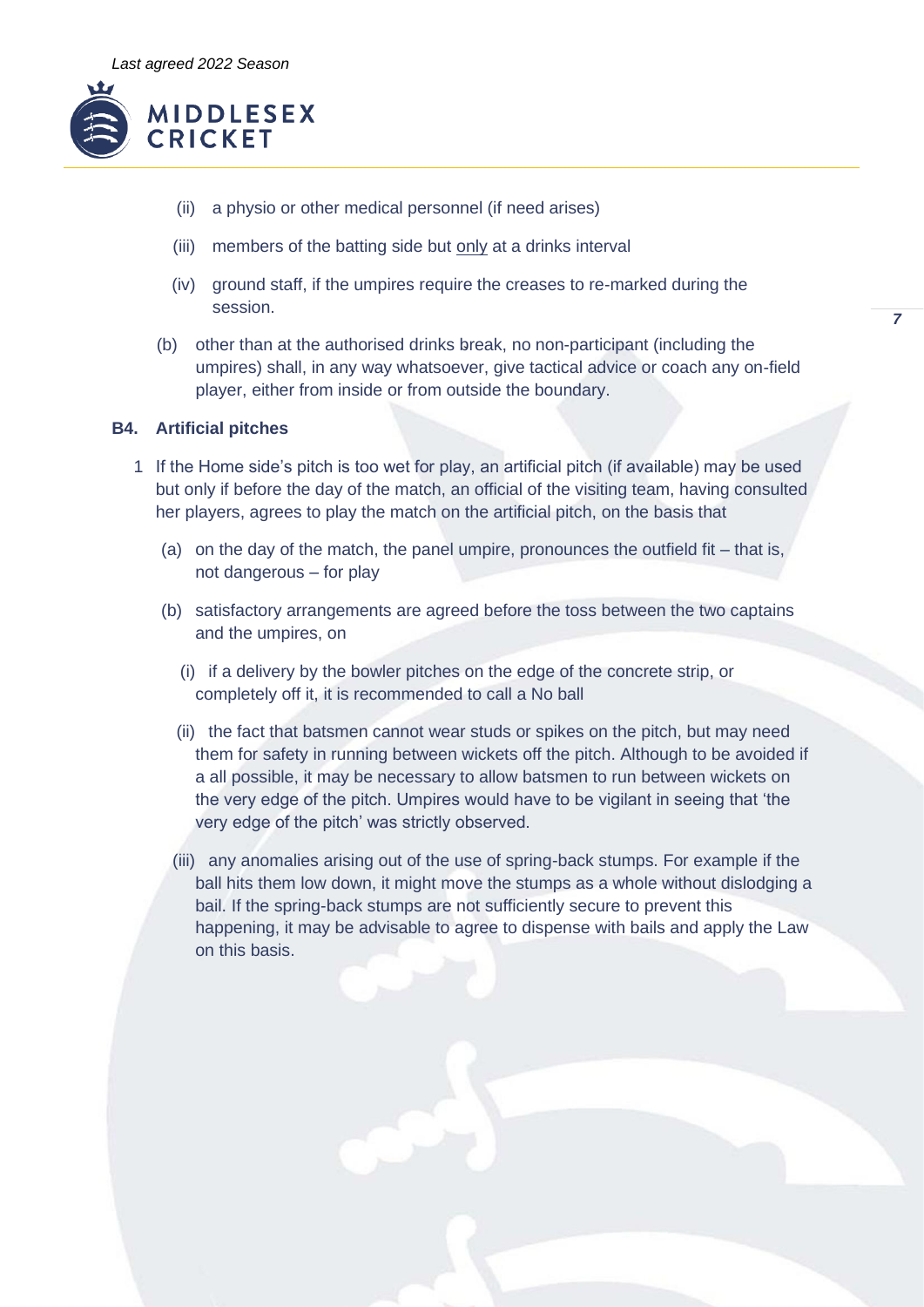

## **B5. Duration of matches**

1. Each side shall have one innings, consisting of at most the number of overs as set out in the schedule below. Time limits are of playing time, which does not include drinks etc.

|                            | MWCL T20  |  |
|----------------------------|-----------|--|
| <b>Advised start times</b> | 2-00 p.m. |  |
| Number of overs            | 20        |  |
| Max overs per bowler       |           |  |

*8*

**(**a) Starting times shown in the schedule are advisory.

They may be adjusted, either by prior agreement between club secretaries (or appropriate official), or on the day of the match by agreement between the two captains. Early and late in the season teams rearranging the start time must allow for it getting dark earlier

Rearrangement by captains on the day does not mean adjustment because of rain, bad light etc. That remains the responsibility of the umpires.

(c) The number of overs set out in the schedule above is in each case a maximum. If adverse conditions of ground, weather or light, or exceptional circumstances interfere with the progress of play, the umpires have the power to reduce the number of overs from this maximum. If playing time is lost for other reasons, the overs shall not be reduced unless the umpires consider that the circumstances are sufficiently exceptional to warrant this.

In making such a reduction, the umpires should have regard to the prospects of play in view of the prevailing conditions, as well as to time lost. Umpires are reminded of their duty of care to allow play to continue in dangerous or unreasonable conditions and could mean severe penalties in the courts.

(d) Calculations should be based on how much playing time could reasonably be expected, having regard to the weather and light conditions, after the resumption of play. The number of overs that could be bowled in this time, taking an over rate of approximately 17 overs per hour, should be allocated so as to give the two sides equal overs as far as this is possible. One extra over may be considered as available, if necessary, to avoid half overs.

If the number of overs for an innings is reduced, a new time limit must be calculated as the time required at 17 overs per hour, rounded up to the next exact five minutes.

(e) The number of overs for side B is not to be reduced merely because side A has been dismissed in fewer than its allotted number of overs**.**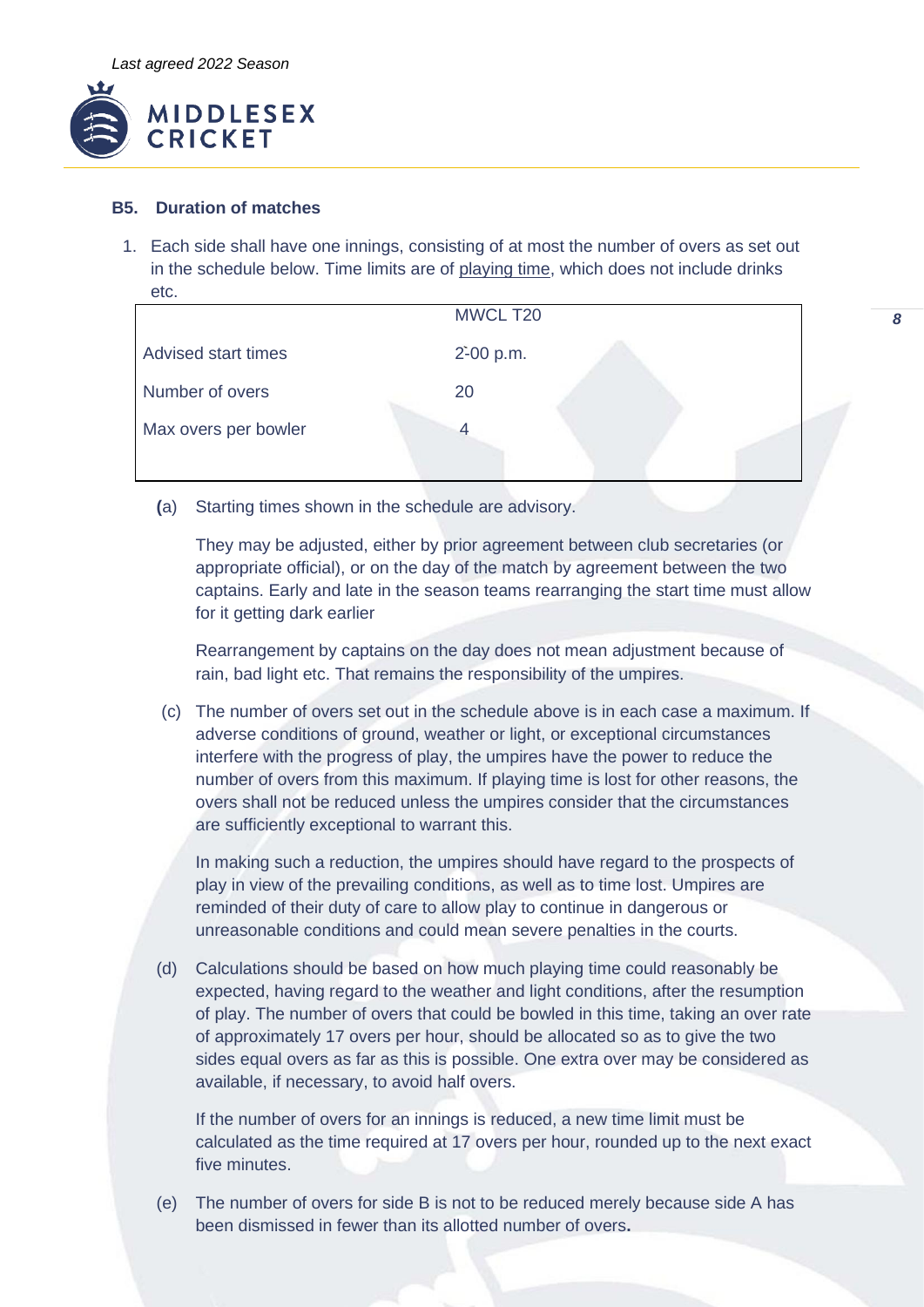

# **B6. Tea Interval**

- 1. There is no tea interval in a T20 match, unless agreed at least 48 hours in advance by the captains
- 2. There will be a 15 minute break between innings

## **B7. Drinks intervals**

- 1. One drinks interval per innings is permitted in an innings scheduled to be 20 overs
- 2 The captains must agree before the toss whether they wish to have drinks. If agreed, the interval shall be after half the number of overs have been bowled
- 3. If a wicket falls during the over immediately prior to a drinks interval, drinks will be taken immediately.

### **B8. Balls**

1. The match balls and the used balls must be agreed by both captains and umpires before the toss and given into the charge of the umpires**.**

### **B9. Scoreboard**

1. In all matches, the batting side is responsible for seeing that the scoreboard is brought up to date at least at the end of every over. The necessary details of score, wickets and overs are to be ascertained from the scorers.

### **B 10 Limitation of overs by any one bowler**

- **1.** No bowler may bowl more than one-fifth of the amount of overs scheduled for the innings. However, in a delayed start, or interrupted match, where the overs are reduced for both sides, or for the side bowling second, no bowler may bowl more than one-fifth of the total overs allowed (unless such a number has been exceeded before the interruption), except that where the total overs are not divisible by five, an additional over shall be allowed to the minimum number of bowlers necessary to make up the balance e.g. after 8 overs, rain interrupts play and the innings is reduced to 12 overs. Both opening bowlers have bowled 4 overs. Two bowlers can bowl 3 overs and three bowlers can bowl 2 overs. Bowlers 1 and 2 have already exceeded this limit. They count as the two bowlers who were allowed the extra over (4 as opposed to 3) and so any other bowlers are limited to 2 overs.
- **2.** In matches where there is no reduction of overs after the start of play, no bowler may bowl more than the appropriate fraction of the total number of overs for the innings. The appropriate fraction means one-fifth.
- **3.** In addition to any other restrictions on bowlers in these Rules, no underage fast bowler shall be permitted to exceed the limits laid down for her age group in the ECB Directives, either as to overs in a day or overs in one spell.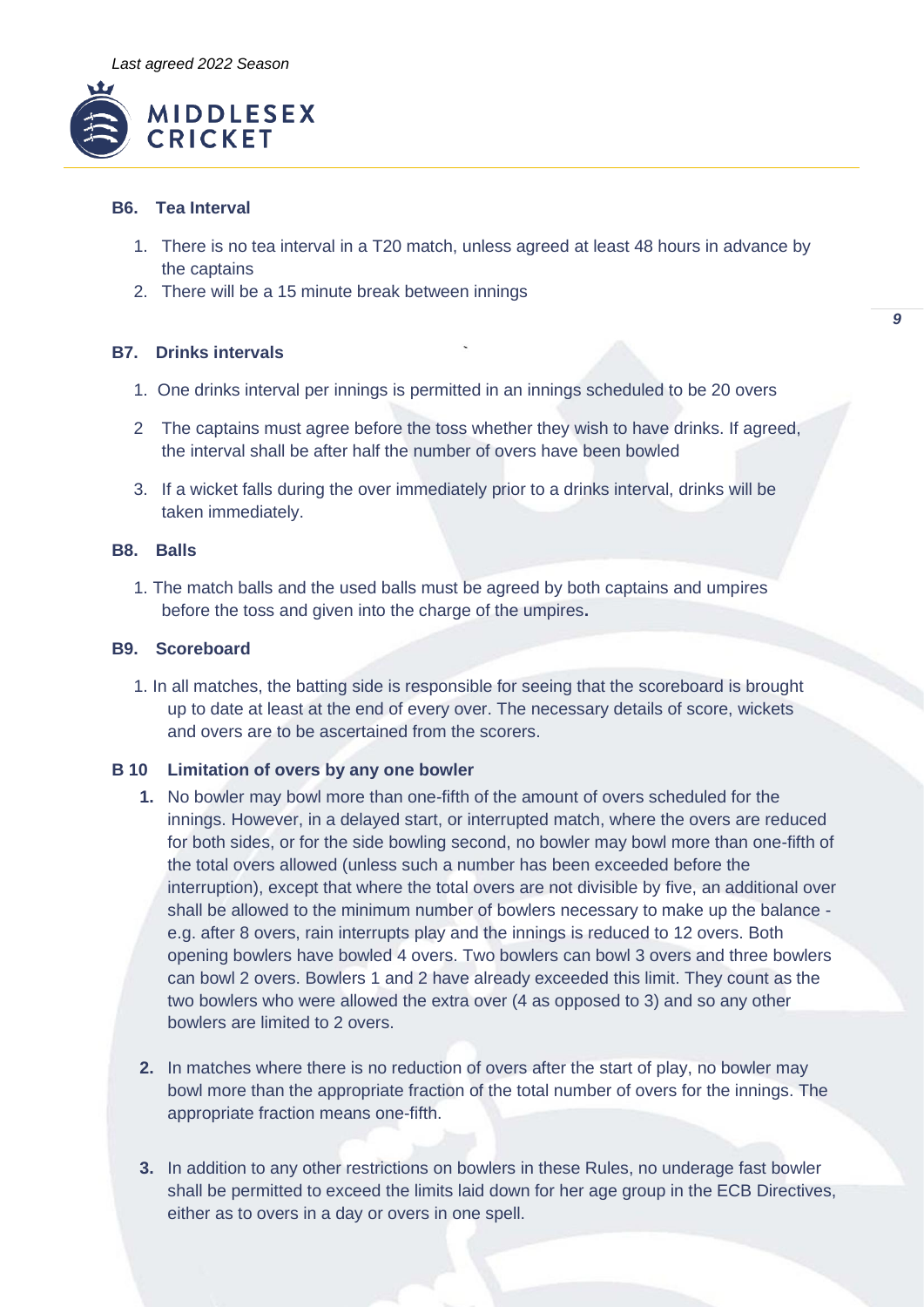

- 4. In the following details and examples, remember that Side A batting first means side A bowling second and vice versa for side B.
- 5. If after any revision a bowler has already bowled the new maximum number, or more, she will not be allowed to bowl any further overs except, where applicable, to finish the over she was bowling when the interruption occurred.
- 6. In any revision of overs, the new limit for any bowler must always be a whole number.
	- (a) If any revision of the total number of overs for an innings, whether before the start of the match or during play, would mean a theoretical limit which was not a whole number then, for the smallest possible number of bowlers in the team, the limit shall be the next whole number above the calculated value. For remaining bowlers in that team it will be the next whole number below. This will apply, but will not be stated, in all the provisions below for allocating the number of overs.
	- (b) The right of the specified number of bowlers to bowl a fraction of an over above the theoretical limit will not be removed, even if using more bowlers makes it unnecessary.
- 7. For the first occasion that overs have to be reduced after the start of play:
	- (a) The reduction occurs after Side A has completed its innings

With immediate effect, in the second innings each bowler will be limited to the appropriate fraction of the revised total, even if the second innings has begun. Any side A bowler who has already bowled the new maximum, or more than the new maximum, will not be allowed to bowl further overs except as in 3. above

(b) The reduction occurs before the first innings is complete. Side A's overs will have to be reduced.

There are three situations. Examples are given for each of them.

either (i) side A is allowed no more overs and B gets the same number as A has had.

Side A (bowling second) is allowed to match, each to each, the number of overs for each bowler in the first innings. The matching is not obligatory, but the number for each bowler in the first innings is to be a maximum for the corresponding bowler in the second innings.

Example In a match (bowlers limited to one fifth of total) side A has received 33 overs at the interruption. Tea is taken during the interruption. On resumption it is expected that probably 2 hours more play will be possible. This is 34 overs.

Side A's innings stops now; side B is allocated 33 overs the same as A

A is allowed to match whatever side B bowlers had. For example, if side B's bowlers had 8, 7, 7, 6, 5, side A could also have 8, 7, 7, 6, 5. They are not obliged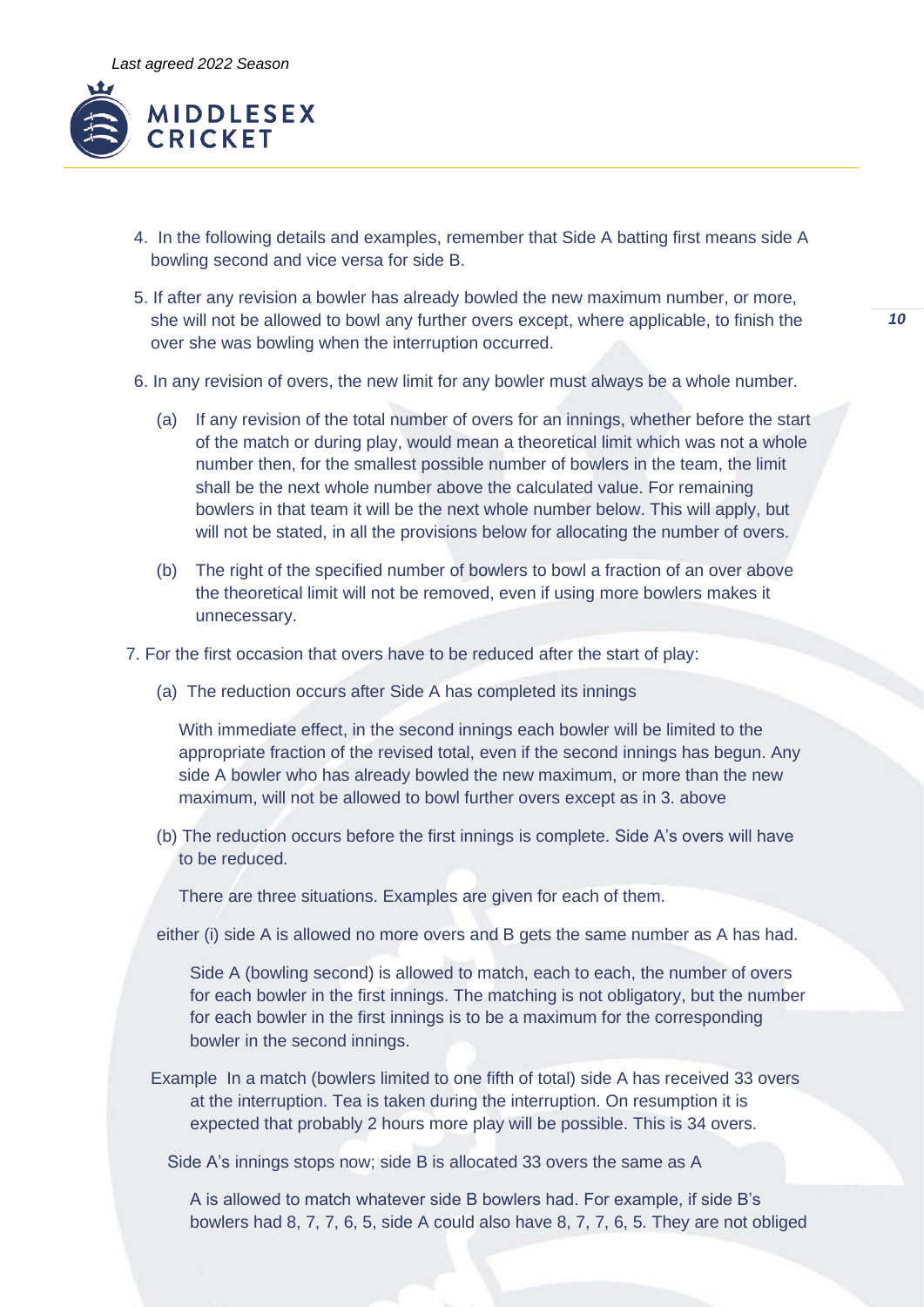

to have the same pattern but must not exceed each individual match. 7, 6, 5, 3, 3 would be permitted but 8, 7, 7, 5, 5 would not, since A's lowest number of overs must not exceed the 4 in side B's shortest spell.

or (ii) side A is allowed no more overs and B gets fewer overs than A had.

In this case each bowler in side A is limited to the appropriate fraction of the new total.

However, A will be allowed, if relevant, to use as few bowlers as side B has used. This will be achieved by adjusting the value of 'the appropriate fraction'.

Example stoppage after 33 overs; tea taken during interruption. Now, however, it is considered that only an hour and a half more play can be expected. This is 251/2 overs. Side A stops now; Side B is allocated 26 overs, i.e. fewer than A. Bowlers will be limited to one fifth of this, which is 51/5. One can bowl up to 6 overs; the rest are limited to 5.

As an exception to this, the appropriate fraction for side A will be adjusted so as to permit side A to use as few bowlers as side B actually used. In the example above, if side B used only 4 bowlers (8, 8, 7, 7), A need use only 4, so the limit is calculated by making the appropriate fraction one quarter, instead of one fifth.

or (iii) side A continues but with a reduced total. B has the same by definition.

In this case, subsequent bowlers of both sides will, with immediate effect, be limited to the appropriate fraction of the revised total.

- 8. If the overs have to be revised again, then with immediate effect subsequent bowlers will be limited to the appropriate fraction of the revised total.
- 9. If a bowler is incapacitated or suspended during an over, another bowler must complete the over. Law 17.8 will apply – that is, the replacement bowler must not have bowled any part of the previous over, nor may she bowl any part of the following over.

The two parts of the broken over itself will each count as a whole over insofar as` of the two bowlers' individual limits are concerned.

# **B11. Wides**

- 1. Law 25 will apply, not the much closer definition used in top level one-day matches. As guidance
	- (a) a ball is not to be considered as 'passing wide of the striker' merely because it passes her on her leg side or on the leg side of the striker's wicket.
	- (b) If, however, a ball pitches outside the line of the leg stump and moves further away to leg, this is to be considered as 'passing wide of the striker' unless she moves and brings it near enough 'to be able to play it with her bat (even if she does not do so) by means of a normal cricket stroke'.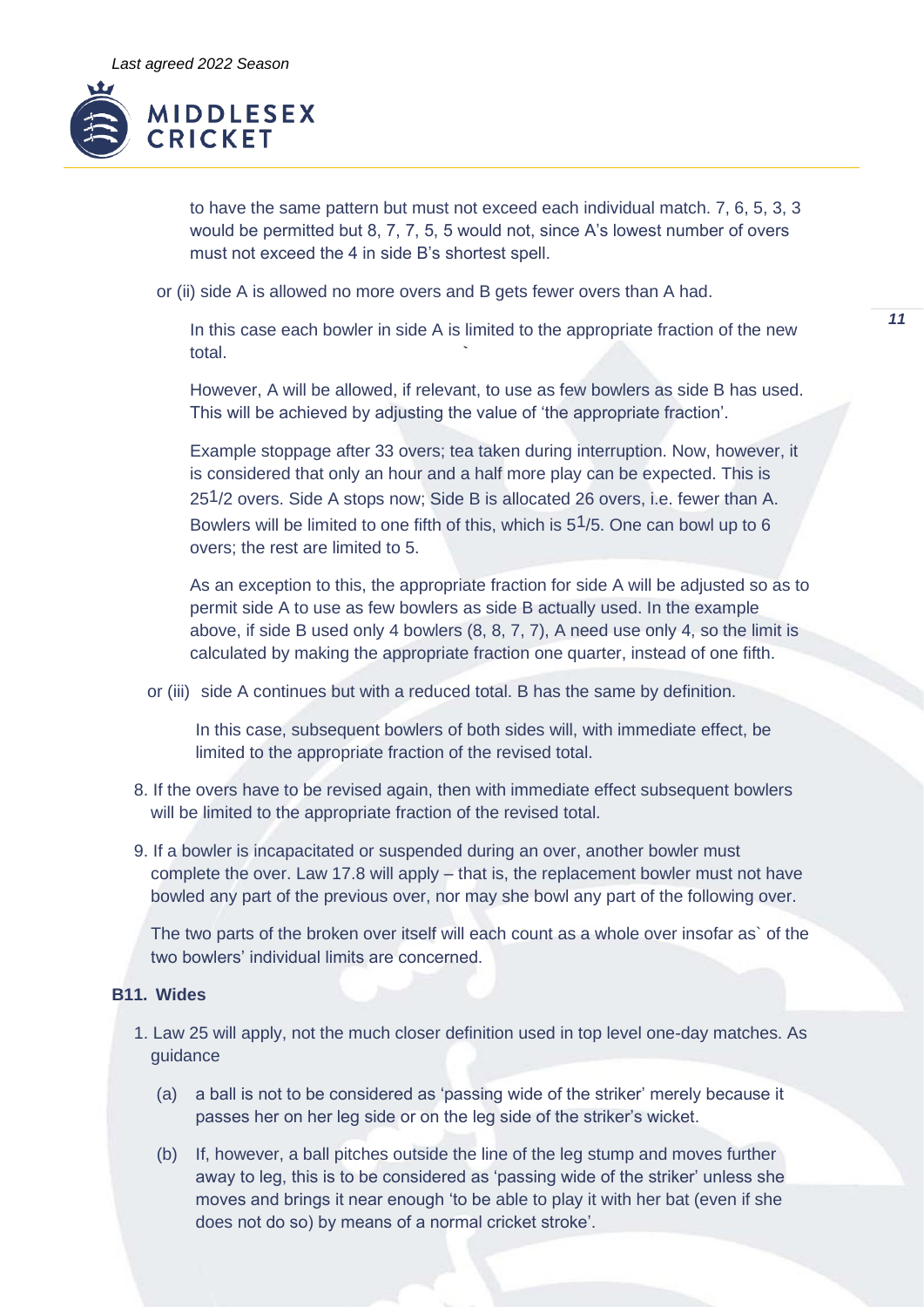

NOTE. A 'normal cricket stroke' is a recognised text book one. It is a stroke she can make comfortably that is appropriate to the game of cricket. For example she might be able to reach a ball directly over head, but hitting it with a bat would be more appropriate to tennis than to cricket. Just to be able to reach a ball with bat and arms fully outstretched is not 'comfortably'. Both fall within the definition of a Wide, but although the latter is indeed a Wide, unless the striker touches it, the former is to be a No ball, as decreed in Law

## **B 12 Free Hit after a no ball**

The delivery following any no ball shall be a free hit for whichever batsman is facing it.

- **1** The delivery following a no ball shall be a free hit for whichever batsman is facing it.
- **2** If the delivery for the free hit is not a legitimate delivery (any kind of no ball), then the next legitimate delivery shall become the free hit for whichever batsman is facing it.
- **3** For any free hit, the striker can be dismissed only under the circumstances that apply for a no ball.
- **4** Field changes are only permitted for free hit deliveries if the batsmen changed ends on the no ball delivery,
- **5** The umpire shall signal a free hit by (after the normal no ball signal) extending one arm straight upwards and moving it in a circular motion.

### **B13. Special conditions**

- **1.** A captain may not declare her side's innings closed.
- 2. The (imaginary) lines bounding the protected area will be 4 feet in front of each popping crease, rather than 5 feet.
- 3. A substitute may act as wicketkeeper if the umpires are satisfied that the opposing captain has freely given her consent.

### **B14 Result**

1. For a valid result

In the MWCL T20, each side must bat for 5 overs or more, unless one side is all out in fewer than 5 overs, or side B passes side A's score in fewer than 5 overs.

A match in which the prescribed minimum is not achieved, or in which there is no play at all, will be designated (unless a default) a No-result match.

2. For matches in which either there is no reduction of overs, or in which both sides are allocated the same reduced number of overs (at least 5) the side with the greater number of runs at the conclusion of both innings wins. The result is a Tie only if the number of runs is the same and the number of wickets is the same.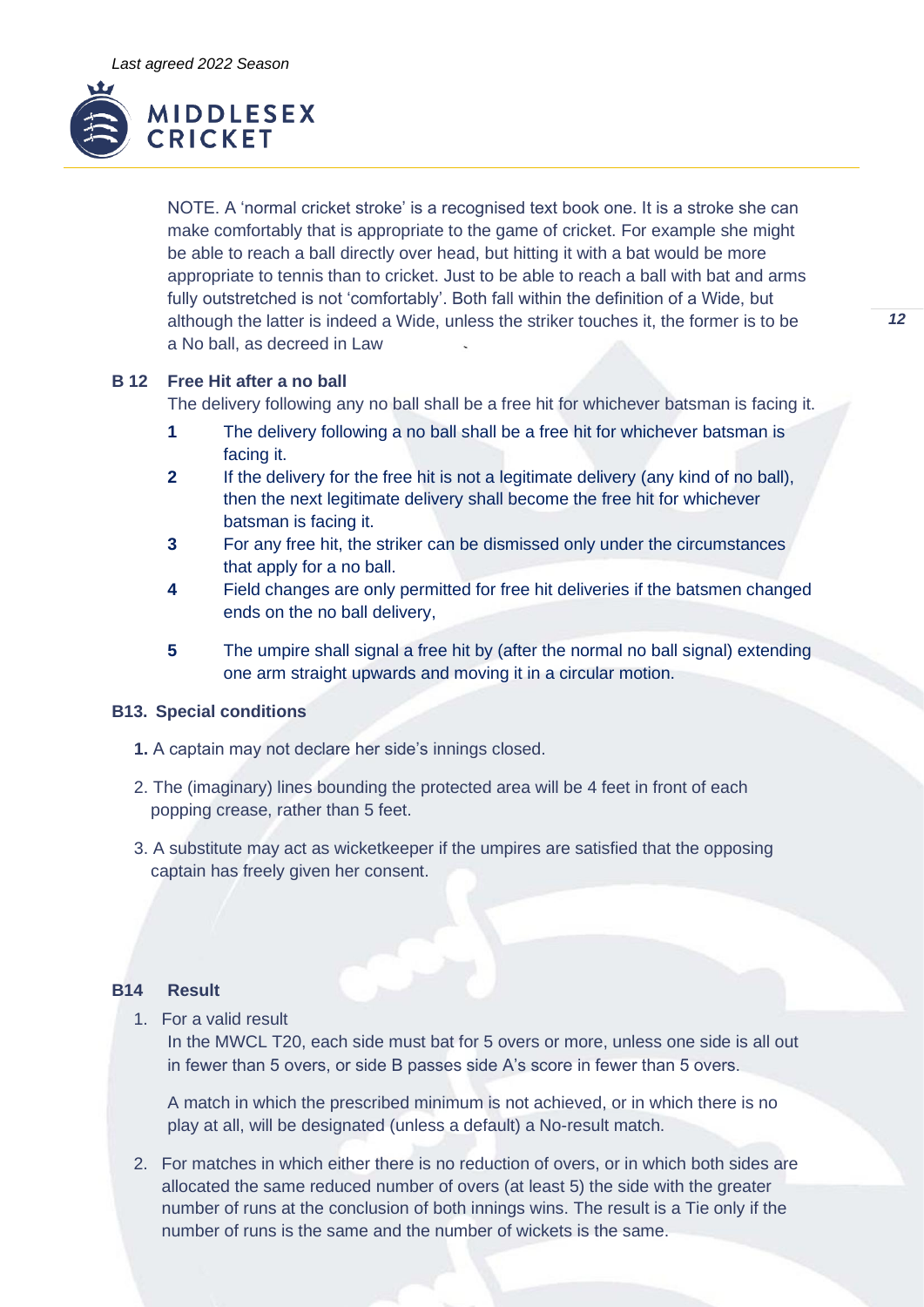

3. For matches in which side B is allocated fewer overs than were allocated to side A, the following will apply unless the reduction of overs was the result of slowness of play.

When side B's allocation of overs is made, a target score is also to be set. This will be the score side B has to beat. It will be the first innings score reduced in the same proportion that the overs have been reduced.

*Side B's target score – Side A's score x B's allocation of overs*

*A's allocation of overs*

If this is a fractional number, B's target score is the nearest whole number, whether this is above or below. For an exact half, the number above is to be taken.

- (a) If side B scores more than its target score, it has won.
- (b) If side B is all out, or completes its allocation of overs, with a score less than its target score, side A has won.
- (c) In this situation, if both sides have lost the same number of wickets the result is a Tie.

4. For matches in which side B's innings is terminated prematurely – that is, stopped before it has completed its allocation of overs. But when it has not made enough runs to win, and still has wickets left to fall, the following will apply. For both sides a run rate per over is to be calculated, but not rounded up or down. This is

### *Total runs scored*

## *Exact numbers of overs actually faced*

Whichever side has the greater run rate wins. If the run rates are equal, the result is a Tie

- NOTE that 'exact number of overs' means in decimal form. e.g. 4 overs and 3 balls is 4.5 overs
- 5. Summary of restrictions for young players

A player's age group is her age on 31 August in the preceding year i.e. 31 August 2021 for 2022 season**.**

No young player in the Under 15 age group or younger shall be allowed to field closer than 8 yards (7.3 metres) from the batsman's position on the popping crease on a middle stump line, except behind the wicket on the off side, until the batsman has played at the ball.

## Requirement for helmet disappears on her 18th birthday but bowling restrictions apply until she is too old to be in the U19 age group

*13*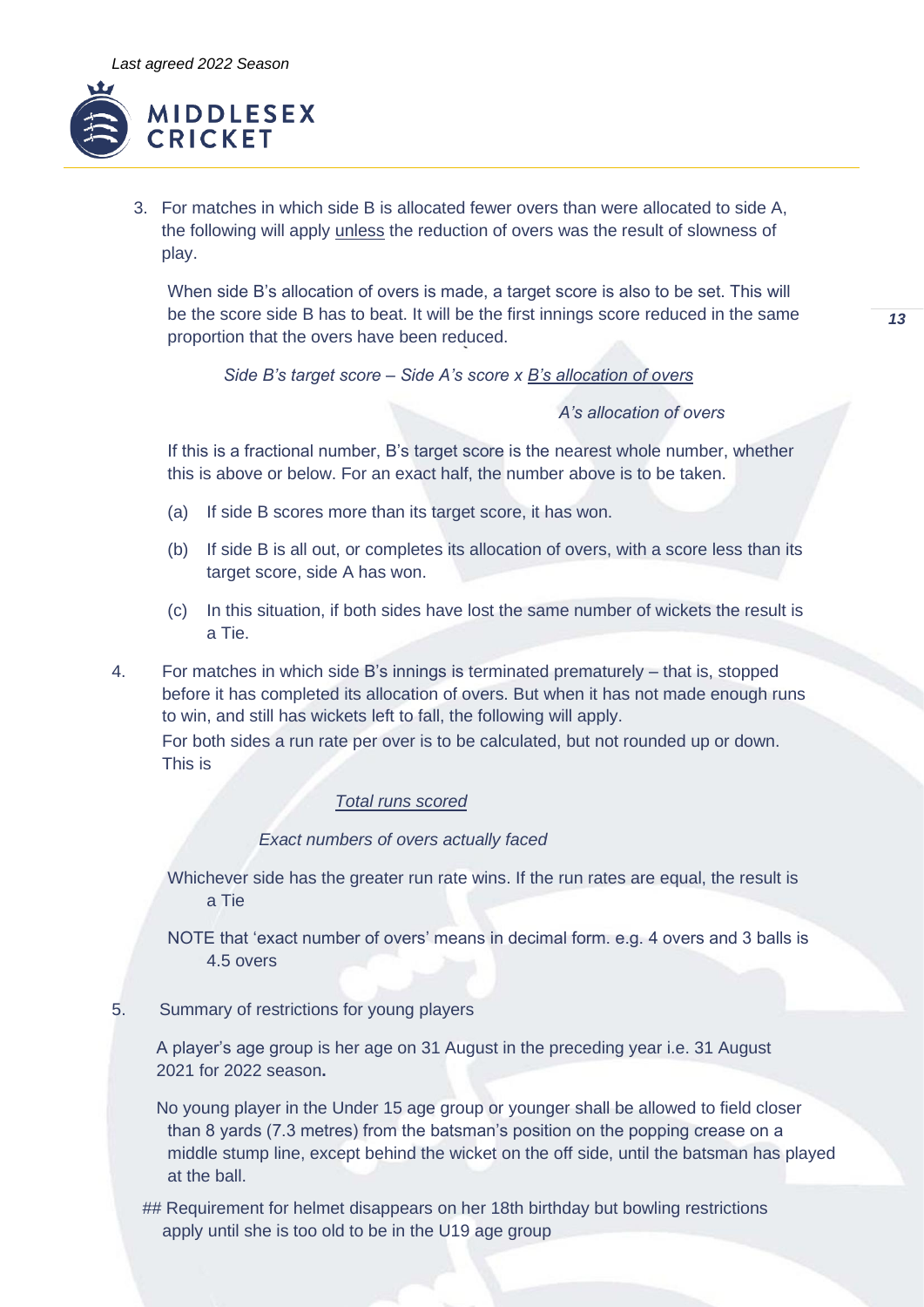

Any player under the age of 18 playing in the competition shall be bound by the ECB Safety Guidance on the Wearing of Cricket Helmets by Young Players (see section 19 of the current Non First Class Regulations and Playing Conditions

# **C : POINTS AND RANKING 2021**

## **C1 Award of points**

- 1. For matches in which a valid result is achieved, points will be awarded as follows
- 2. Match Points
	- Win 6pts
	- Tie 3pts
- 3. Bonus Points
	- (a) Batting bonus points run rate (runs scored / overs faced x 0.25) to a maximum of 3
	- (b) Bowling bonus points 0.25 per wicket, 3 points if the side is all out, even if there are fewer than 11 players in the side

# **C2 Fewer than 11 players**

- 1. For the purpose of awarding bowling bonus points, if a nominated player is not available to bat, or retires
	- (a) if it is because of illness or injury sustained during the match, this will not count as a dismissal.
	- (b) if it is for any other reason, it will count as a dismissal.
- 2. If a team consists of fewer than 11 players, then the opposing team will be awarded 3 bowling points if the whole side is dismissed.

# **C3 No-result matches**

No points will be awarded to either side for No-result matches.

# **C4 Teams withdrawing or defaulting**

1. If a team's opponents default, it will be awarded 10 points, and the match will be deemed played. Its defaulting opponents will, on every occasion, be deemed to have played the match (thus reducing its average points score) and be awarded no points. Additionally, for a first default 5 points will be deducted. For each subsequent default 5 points more than for the previous default will be deducted. So a team defaulting 3 times will therefore lose

 $5 + 10 + 15$  points — a total of 30 points.

A defaulting team must notify its opponents before 10 p.m. on the preceding Friday